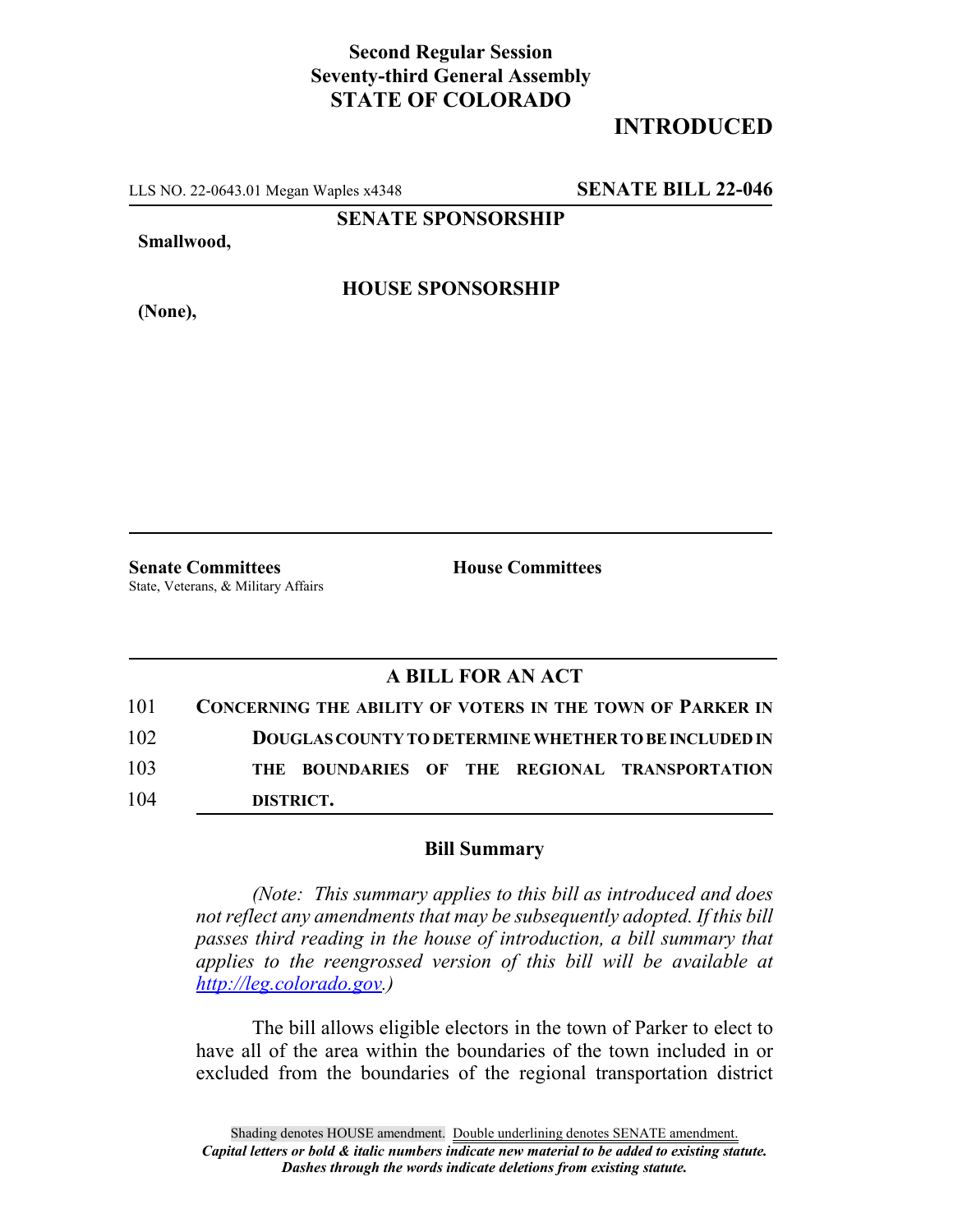(district). The bill requires that for the election to go forward, 2 separate ballot questions must be presented to the electors, one regarding the town's inclusion in and one regarding the town's exclusion from the district.

The ballot questions may be initiated by petitions signed by at least 5% of the voters, or the governing body of the town of Parker may adopt resolutions to hold elections on the ballot questions. The ballot must include one question allowing the voters to vote for or against the inclusion of the proposed area in the district, and one question allowing voters to vote for or against the exclusion of the proposed area from the district.

If one question is approved by a majority of the eligible electors and the other question is not approved by a majority of eligible electors, the question that was approved takes effect. If both questions are approved by a majority of the eligible electors, only the question that received the greater number of votes in favor of the question takes effect. If neither question is approved by a majority of eligible electors, neither question takes effect and the boundaries of the district remain as they were before the election.

If the voters elect to be excluded from the district, the exclusion takes effect on the earlier of December 31, 2050, or the date on which any district securities that were secured by the specific pledge of proceeds of sales taxes prior to January 1, 2022, are repaid. The district may continue to collect sales and use tax revenues within the boundaries of the district after the voters elect to be excluded and prior to the effective date of the exclusion, so long as the district provides a reasonably proportionate level of service to the town of Parker during that time.

1 *Be it enacted by the General Assembly of the State of Colorado:*

2 **SECTION 1.** In Colorado Revised Statutes, **add** 32-9-106.2 as

3 follows:

### 4 **32-9-106.2. District area - town of Parker in Douglas county**

 **- definition.** (1) IN CONSIDERATION OF THE FACT THAT VARIOUS NONCONTIGUOUS PARCELS OF THE TOWN OF PARKER ARE INCLUDED IN THE DISTRICT, THE VOTERS OF THE TOWN OF PARKER MAY ELECT TO CONSOLIDATE THE STATUS OF THE TOWN OF PARKER AS COMPLETELY INCLUDED IN OR COMPLETELY EXCLUDED FROM THE BOUNDARIES OF THE DISTRICT AT AN ELECTION HELD PURSUANT TO SUBSECTION (2) OF THIS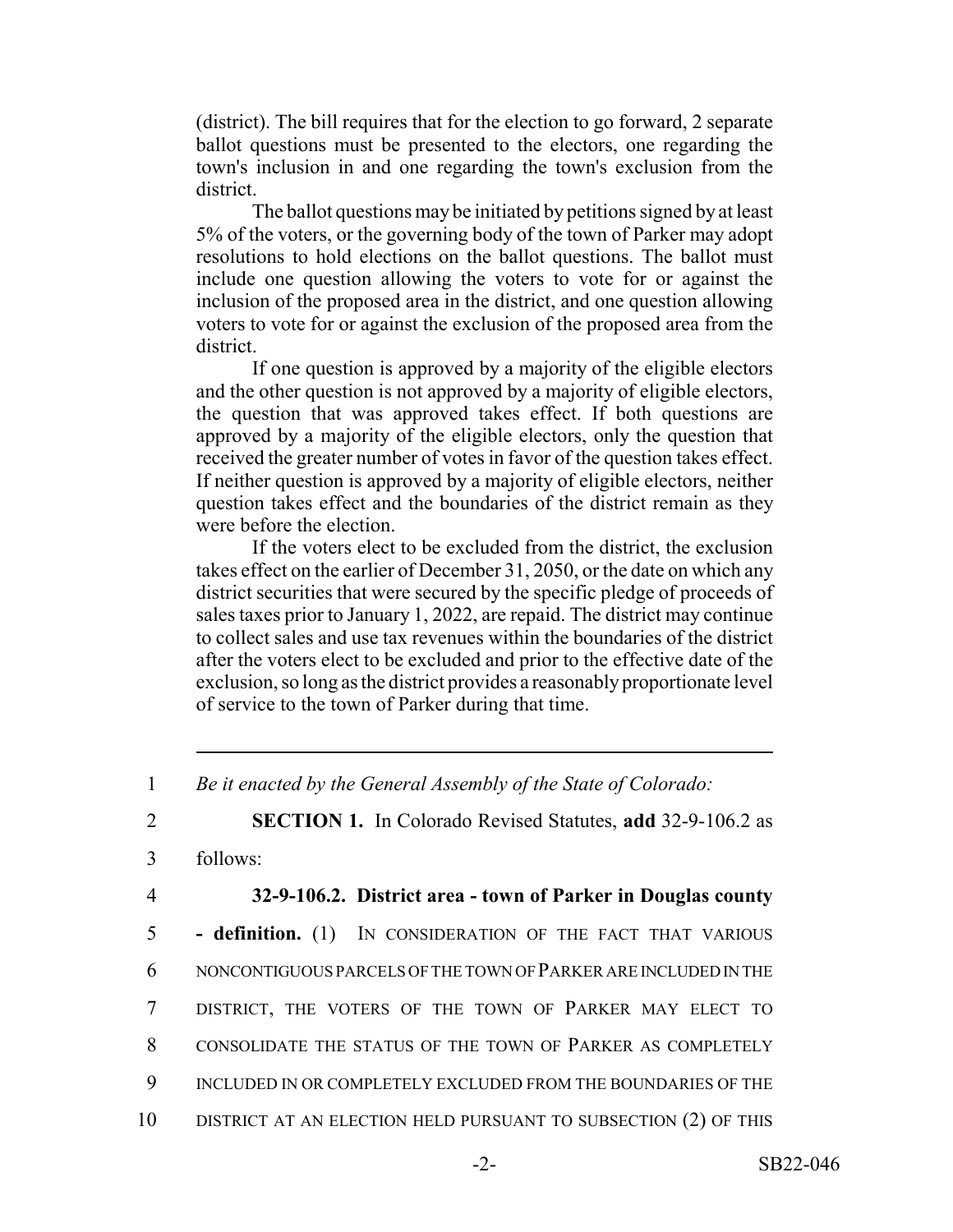SECTION.

 (2) PURSUANT TO SUBSECTION (1) OF THIS SECTION, THE AREA INCLUDED WITHIN THE BOUNDARIES OF THE TOWN OF PARKER MAY BE INCLUDED IN OR EXCLUDED FROM THE DISTRICT IF THE FOLLOWING REQUIREMENTS ARE MET:

 (a) TWO PROPOSALS, ONE TO INCLUDE THE AREA AND ONE TO EXCLUDE THE AREA, ARE INITIATED BY EITHER OF THE FOLLOWING METHODS:

 (I) TWO PETITIONS, ONE REQUESTING AN ELECTION FOR THE PURPOSE OF INCLUDING THE AREA IN THE DISTRICT AND ONE REQUESTING AN ELECTION FOR THE PURPOSE OF EXCLUDING THE AREA FROM THE DISTRICT, ARE EACH SIGNED BY AT LEAST FIVE PERCENT OF THE REGISTERED ELECTORS WITHIN THE TOWN OF PARKER AND SUBMITTED TO 14 THE GOVERNING BODY OF THE TOWN OF PARKER; OR

15 (II) THE GOVERNING BODY OF THE TOWN OF PARKER ADOPTS TWO RESOLUTIONS, ONE TO HOLD AN ELECTION FOR THE PURPOSE OF INCLUDING THE AREA IN THE DISTRICT AND ONE TO HOLD AN ELECTION FOR THE PURPOSE OF EXCLUDING THE AREA FROM THE DISTRICT.

 (b) AN ELECTION IS HELD AND CONDUCTED IN ACCORDANCE WITH 20 ARTICLES 1 TO 13 OF TITLE 1 OR ARTICLE 10 OF TITLE 31, AS APPLICABLE, 21 AND THE FOLLOWING REQUIREMENTS:

 (I) THE ELECTION IS HELD EITHER AT THE GENERAL ELECTION HELD IN NOVEMBER 2022 OR ANY REGULAR LOCAL DISTRICT ELECTION FOR THE TOWN OF PARKER HELD THEREAFTER, AS DETERMINED BY THE GOVERNING BODY OF THE TOWN OF PARKER. THE TOWN OF PARKER SHALL PAY THE 26 COSTS OF SUCH ELECTIONS.

(II) ONE BALLOT QUESTION ALLOWS ALL OF THE REGISTERED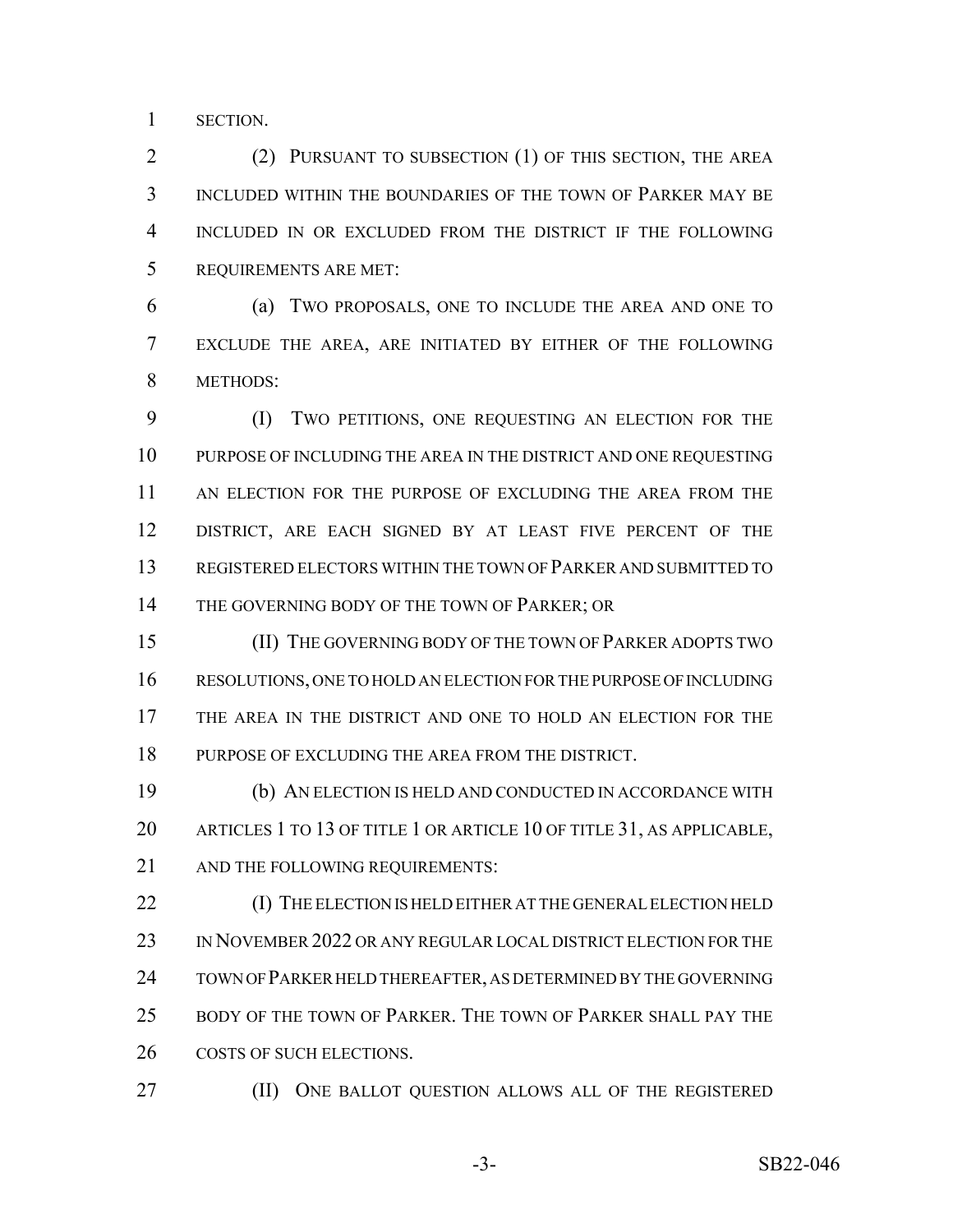ELECTORS IN THE TOWN OF PARKER TO VOTE FOR OR AGAINST THE INCLUSION OF THE PROPOSED AREA IN THE DISTRICT AND ONE BALLOT QUESTION ALLOWS ALL OF THE REGISTERED ELECTORS IN THE TOWN OF PARKER TO VOTE FOR OR AGAINST THE EXCLUSION OF THE AREA FROM THE DISTRICT.

 (III) EACH BALLOT QUESTION SPECIFIES THAT THE AREA PROPOSED TO BE INCLUDED IN OR EXCLUDED FROM THE DISTRICT, AS APPLICABLE, IS ALL OF THE AREA WITHIN THE BOUNDARIES OF THE TOWN OF PARKER.

 (IV) EACH BALLOT QUESTION CONTAINS THE CURRENT RATES OF SALES AND USE TAX LEVIED BY THE DISTRICT.

 (V) THE BALLOT CONTAINS BOTH OF THE FOLLOWING QUESTIONS: (A) "SHALL THE AREA DESCRIBED IN THE BALLOT BE INCLUDED IN THE REGIONAL TRANSPORTATION DISTRICT AND SUBJECT TO TAXATION BY THE DISTRICT?"; AND

 (B) "SHALL THE AREA DESCRIBED IN THE BALLOT BE EXCLUDED FROM THE REGIONAL TRANSPORTATION DISTRICT AND NOT SUBJECT TO TAXATION BY THE DISTRICT?".

 (3) (a) IF EITHER THE BALLOT QUESTION TO INCLUDE ALL OF THE AREA WITHIN THE BOUNDARIES OF THE TOWN OF PARKER IN THE DISTRICT OR THE BALLOT QUESTION TO EXCLUDE ALL OF THE AREA WITHIN THE 21 BOUNDARIES OF THE TOWN OF PARKER FROM THE DISTRICT IS APPROVED BY A MAJORITY OF THE REGISTERED ELECTORS WHO VOTED IN THE ELECTION AND THE OTHER BALLOT QUESTION IS NOT APPROVED BY A 24 MAJORITY OF THE REGISTERED ELECTORS WHO VOTED IN THE ELECTION, THE BALLOT QUESTION THAT WAS APPROVED BY A MAJORITY OF THE REGISTERED ELECTORS WHO VOTED IN THE ELECTION TAKES EFFECT.

(b) IF BOTH THE BALLOT QUESTION TO INCLUDE ALL OF THE AREA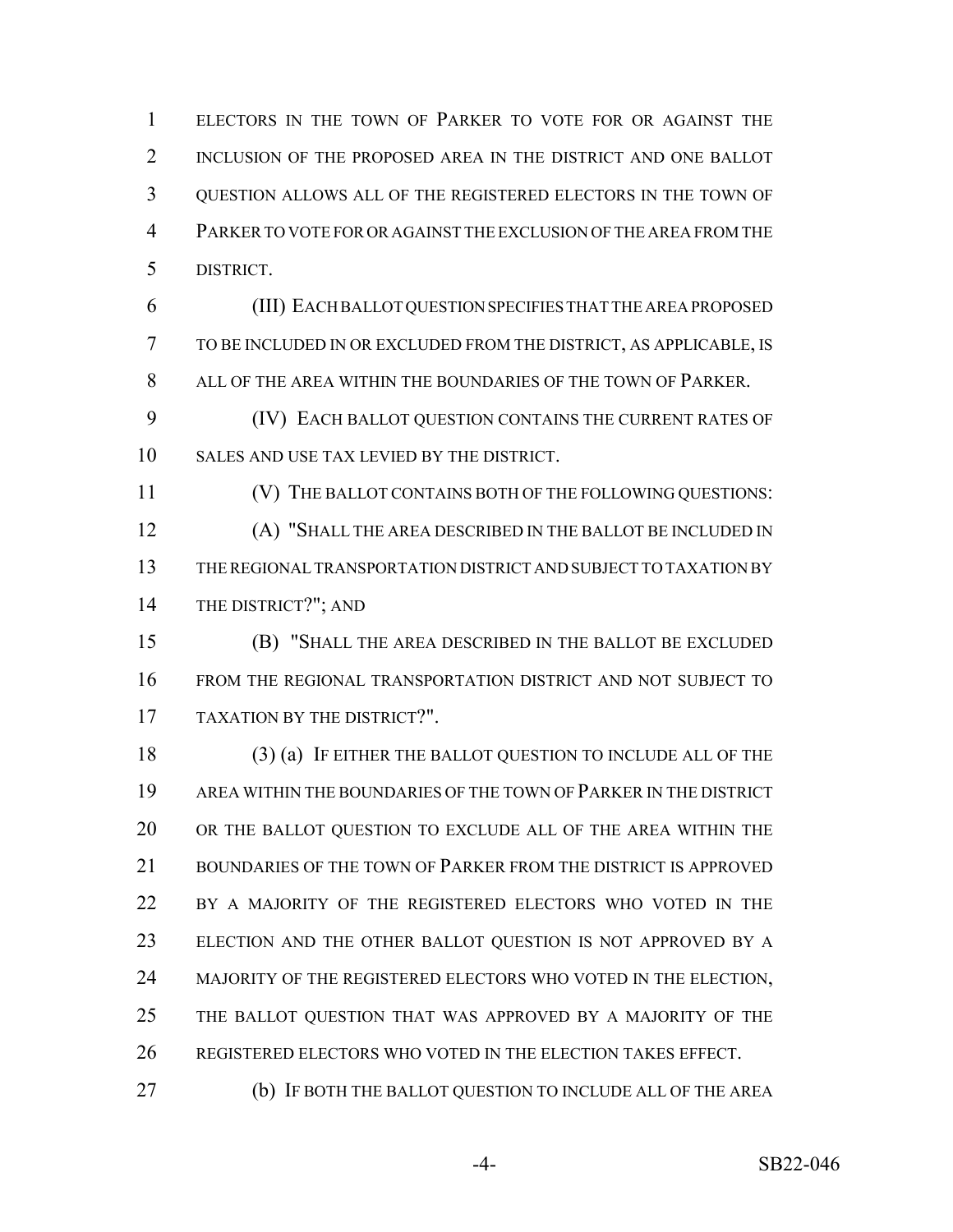WITHIN THE BOUNDARIES OF THE TOWN OF PARKER IN THE DISTRICT AND THE BALLOT QUESTION TO EXCLUDE ALL OF THE AREA WITHIN THE BOUNDARIES OF THE TOWN OF PARKER FROM THE DISTRICT ARE APPROVED BY A MAJORITY OF THE REGISTERED ELECTORS WHO VOTED IN THE ELECTION, ONLY THE BALLOT QUESTION THAT RECEIVES THE LARGER NUMBER OF VOTES IN FAVOR OF THE QUESTION TAKES EFFECT.

 (c) IF NEITHER THE BALLOT QUESTION TO INCLUDE ALL OF THE AREA WITHIN THE BOUNDARIES OF THE TOWN OF PARKER IN THE DISTRICT NOR THE BALLOT QUESTION TO EXCLUDE ALL OF THE AREA WITHIN THE BOUNDARIES OF THE TOWN OF PARKER FROM THE DISTRICT IS APPROVED 11 BY A MAJORITY OF REGISTERED ELECTORS WHO VOTED IN THE ELECTION, 12 NEITHER BALLOT QUESTION TAKES EFFECT AND THE BOUNDARIES OF THE DISTRICT SHALL CONTINUE TO INCLUDE THE PARTS OF THE TOWN OF PARKER THAT WERE INCLUDED IN THE DISTRICT BEFORE SUCH ELECTION.

 (4) IF THE BALLOT QUESTION TO EXCLUDE ALL OF THE AREA WITHIN THE BOUNDARIES OF THE TOWN OF PARKER TAKES EFFECT PURSUANT TO SUBSECTION (3)(a) OR (3)(b) OF THIS SECTION:

 (a) THE EFFECTIVE DATE OF THE EXCLUSION IS THE EARLIER OF: (I) DECEMBER 31, 2050; OR

**(II)** THE DATE ON WHICH ALL DISTRICT SECURITIES THAT WERE SECURED BY THE SPECIFIC PLEDGE OF PROCEEDS OF SALES TAXES PURSUANT TO SECTION 32-9-131 ON OR BEFORE JANUARY 1, 2022, ARE REPAID.

 (b) THE DISTRICT MAY CONTINUE TO RECEIVE THE PROCEEDS OF SALES AND USE TAXES FROM THE AREA OF THE TOWN OF PARKER THAT IS INCLUDED IN THE BOUNDARIES OF THE DISTRICT AFTER THE BALLOT 27 QUESTION TO EXCLUDE THE AREA IS ADOPTED, BUT BEFORE THE EFFECTIVE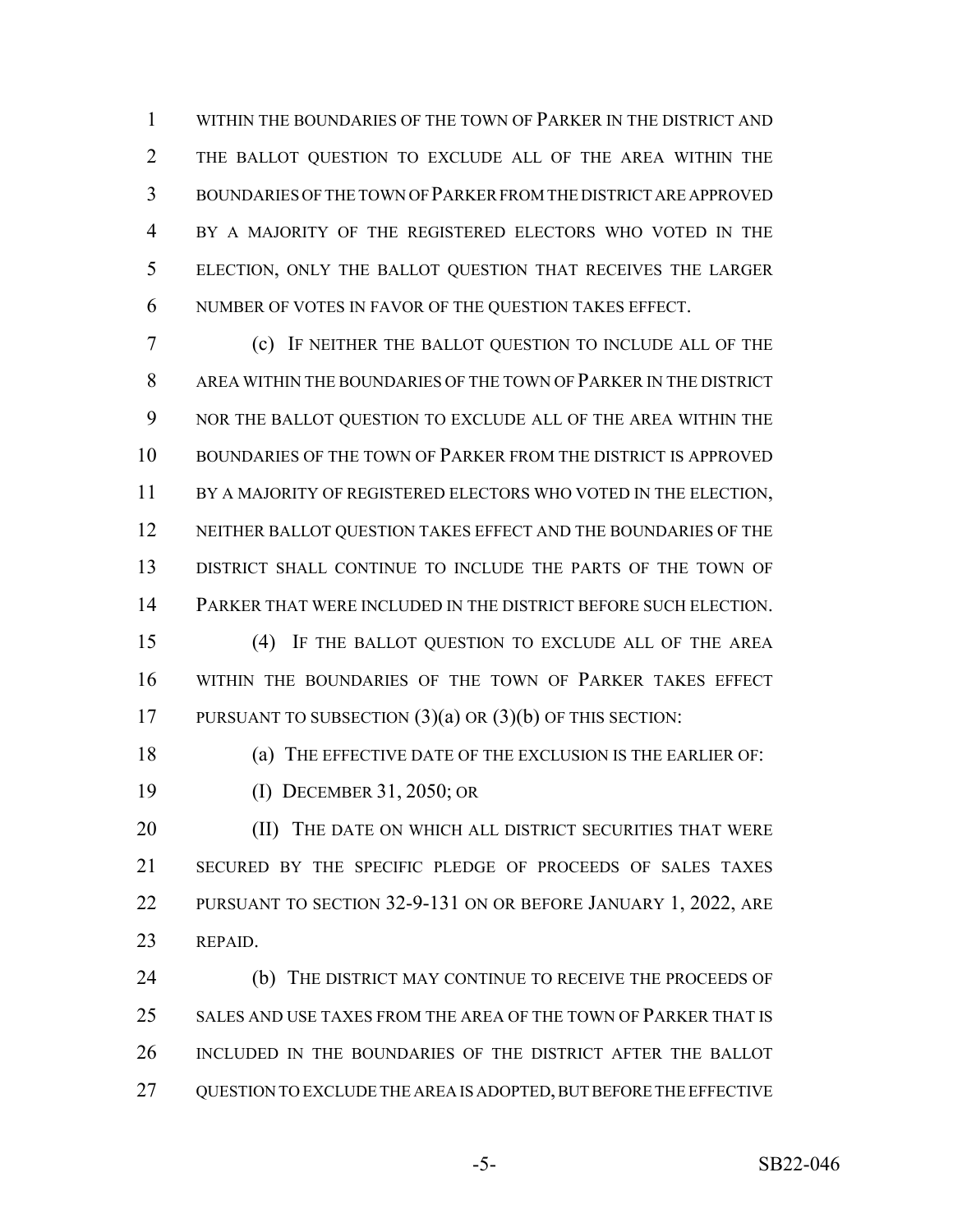DATE OF THE EXCLUSION, SO LONG AS THE DISTRICT PROVIDES THE TOWN OF PARKER WITH A LEVEL OF SERVICE THAT IS REASONABLY PROPORTIONAL TO THE AMOUNT OF SALES TAXES THAT ARE RECEIVED BY THE DISTRICT FROM THE AREA OF THE TOWN OF PARKER THAT IS INCLUDED IN THE BOUNDARIES OF THE DISTRICT. FOR PURPOSES OF THIS SECTION, SERVICE IS "REASONABLY PROPORTIONAL" IF THE DISTRICT'S ACTUAL COSTS OF PROVIDING SERVICE TO THE TOWN OF PARKER EQUALS OR EXCEEDS FIFTY PERCENT OF THE AMOUNT OF SALES AND USE TAXES THAT ARE RECEIVED BY THE DISTRICT FROM THE AREA OF THE TOWN OF PARKER THAT IS INCLUDED IN THE BOUNDARIES OF THE DISTRICT IN ANY GIVEN DISTRICT FISCAL YEAR.

 **SECTION 2.** In Colorado Revised Statutes, 32-9-106.1, **amend** 13 (1)(a) introductory portion, (1)(a)(II), and (2)(e)(III) as follows:

 **32-9-106.1. District area.** (1) (a) Subject to the requirements of 15 paragraph (b) of subsection  $(2)$  SUBSECTION  $(2)(b)$  of this section, the area 16 comprising the district shall consist CONSISTS of the following:

 (II) Any additional area annexed to or included in the district after July 1, 2007, as provided in sections *32-9-106.2,* 32-9-106.6, 32-9-106.7, and 32-9-106.8.

20 (2) (e) (III) An annexation or inclusion of additional area into the district as provided in sections *32-9-106.2,* 32-9-106.6, 32-9-106.7, and 22 32-9-106.8 shall not become effective until the board updates the map and 23 written document specified in  $\frac{1}{2}$  paragraph (a) of this subsection (2) 24 SUBSECTION  $(2)(a)$  OF THIS SECTION as required in subparagraph  $(H)$  of 25 this paragraph (e) SUBSECTION  $(2)(e)(II)$  OF THIS SECTION.

 **SECTION 3. Act subject to petition - effective date.** This act takes effect at 12:01 a.m. on the day following the expiration of the